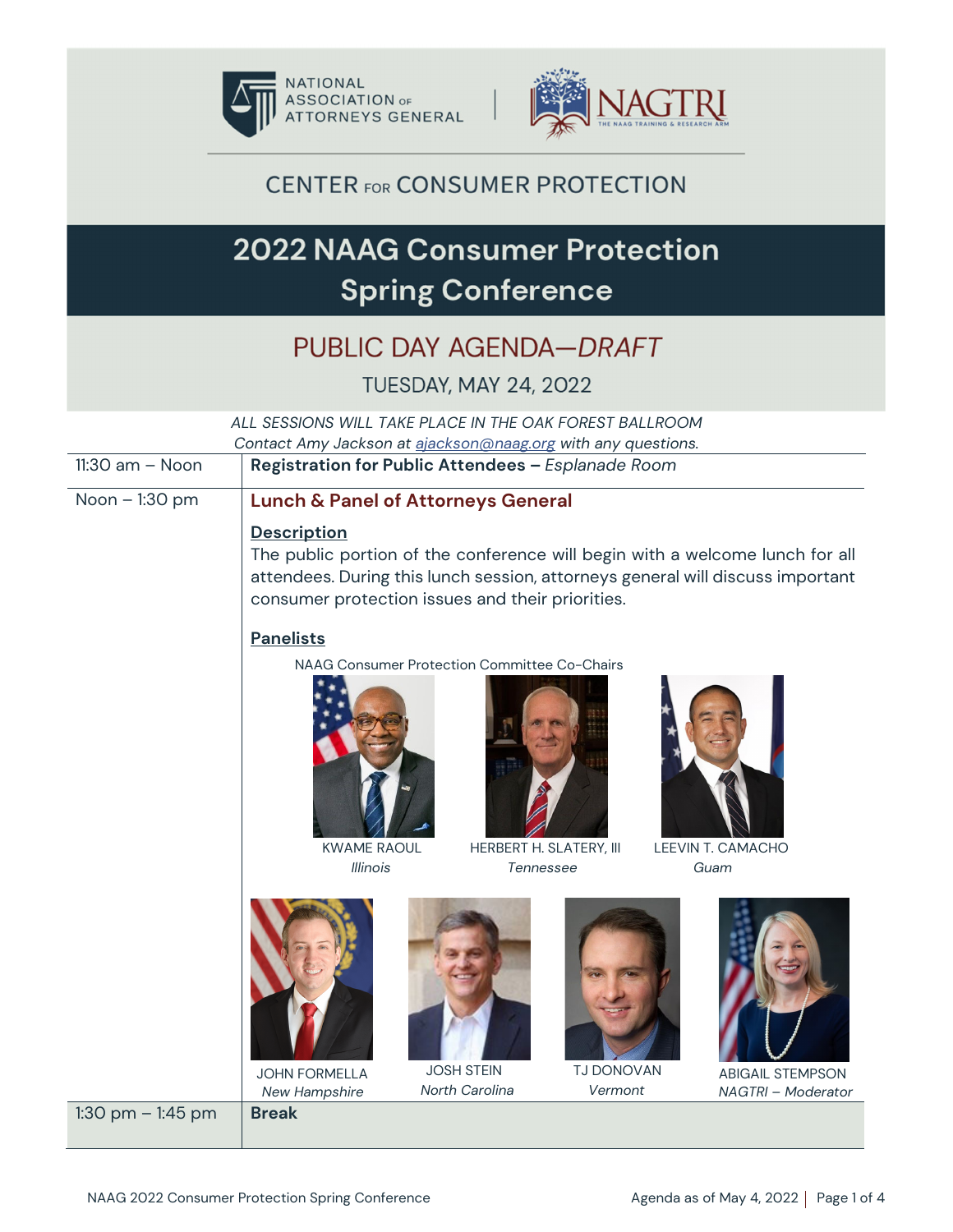| 1:45 pm $-$ 2:45 pm                 | Making Dark Patterns into Light Work: Perspectives on Enforcement and<br><b>Ethical User Design</b>                                                                                                                                                                                                                                                                               |  |  |
|-------------------------------------|-----------------------------------------------------------------------------------------------------------------------------------------------------------------------------------------------------------------------------------------------------------------------------------------------------------------------------------------------------------------------------------|--|--|
|                                     | <b>Description</b><br>Panelists will discuss potential consumer protection claims that can arise<br>from manipulative user interfaces on websites.<br><b>Moderators</b><br>Jessica Whitney - Deputy Attorney General for Public Protection, Iowa<br><b>Attorney General's Office</b>                                                                                              |  |  |
|                                     | <b>Panelists</b><br>Mihir Kshirsagar - Clinic Director, Princeton University Center for Information<br><b>Technology Policy</b><br>Elizabeth Kwok - Assistant Director, Bureau of Consumer Protection, Division<br>of Litigation Technology & Analysis, Federal Trade Commission<br>Jennifer Rimm - Assistant Attorney General, District of Columbia Attorney<br>General's Office |  |  |
| $2:45$ pm $-3:00$ pm                | <b>Break</b>                                                                                                                                                                                                                                                                                                                                                                      |  |  |
| $3:00 \text{ pm} - 4:00 \text{ pm}$ | Consumer Complaints: Top Complaint Types and Why They are<br><b>Concerning to Attorneys General</b><br><b>Description</b><br>Section Chiefs from Illinois, North Carolina, Ohio, Texas, and Vermont will<br>discuss the top complaints received by attorney general offices and what<br>they see as potential concerns.                                                           |  |  |
|                                     | <b>Moderator</b><br>Kevin Anderson - Senior Deputy Attorney General, Director, Consumer<br>Protection Division, North Carolina Attorney General's Office                                                                                                                                                                                                                          |  |  |
|                                     | <b>Panelists</b><br>Christopher Curtis - Chief, Public Protection Division, Vermont Attorney<br>General's Office<br>Susan Ellis - Division Chief, Consumer Protection Division, Illinois Attorney<br>General's Office<br>Steve Robinson - Division Chief, Consumer Protection Division, Texas                                                                                     |  |  |
|                                     | <b>Attorney General's Office</b><br>Melissa Wright - Section Chief, Consumer Protection Section, Ohio Attorney<br>General's Office                                                                                                                                                                                                                                                |  |  |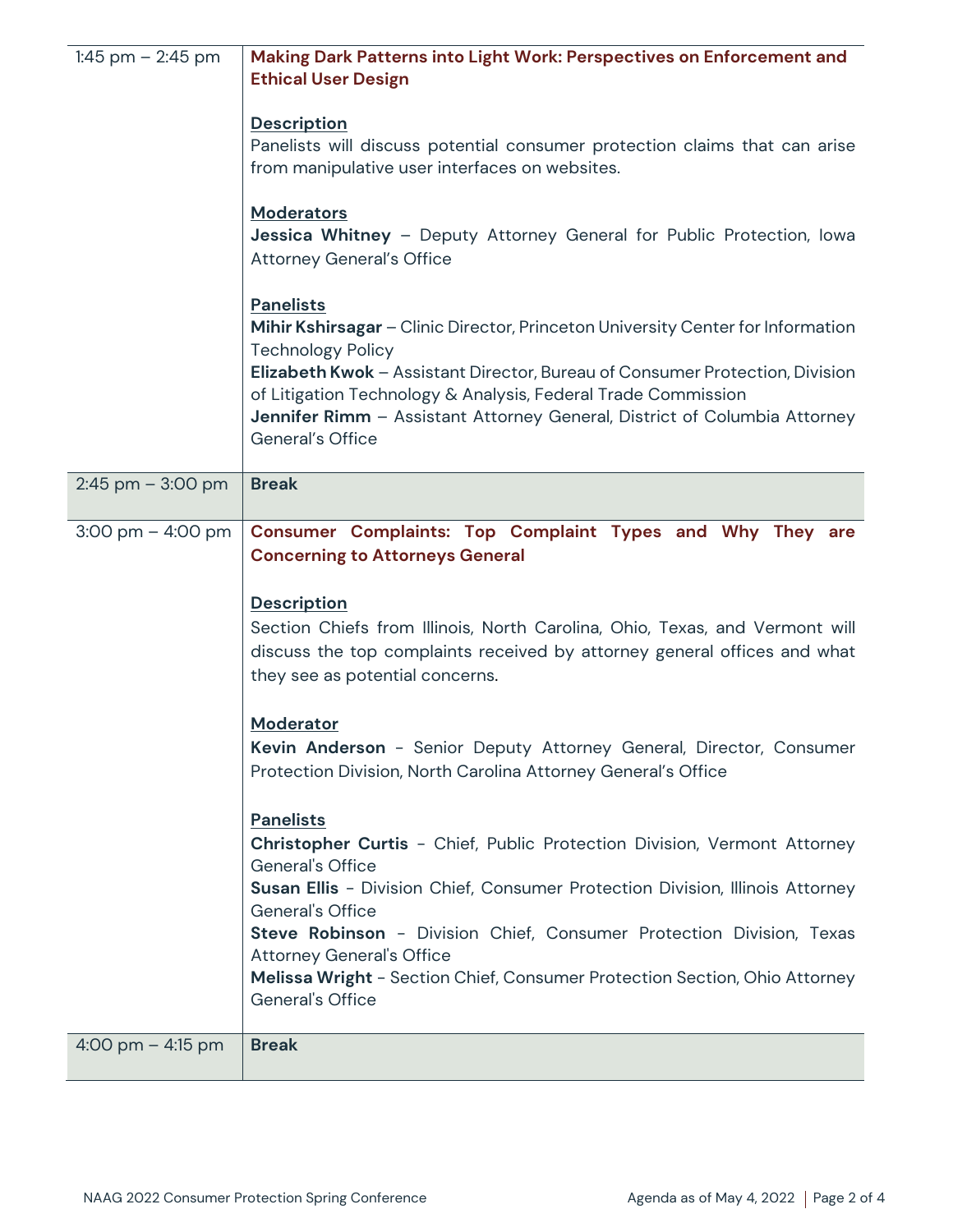| 4:15 pm $-$ 5:15 pm | Negotiations: If Everyone's Unhappy, You Must Be Doing Something Right                                                                                                                                                                                     |  |  |
|---------------------|------------------------------------------------------------------------------------------------------------------------------------------------------------------------------------------------------------------------------------------------------------|--|--|
|                     | <b>Description</b><br>Hear from a panel of attorney general staff and private counsel about what<br>each side is thinking, what to do, and what to NOT do during multistate<br>negotiations.                                                               |  |  |
|                     | <b>Moderator</b><br>Michael Wertheimer, Deputy Associate Attorney General and Chief,<br>Consumer Protection Section, Connecticut Attorney General's Office                                                                                                 |  |  |
|                     | <b>Panelists</b><br>Jeff Hill - Executive Counsel, Tennessee Attorney General's Office<br>Phil Carlson - Chief, Consumer Protection Division, Nebraska Attorney<br>General's Office<br>Tom Perrelli - Jenner & Block<br>Perry Rowthorn - Jepsen & Rowthorn |  |  |
| 5:15 pm $-$ 5:30 pm | <b>Open Mic &amp; Closing Remarks</b>                                                                                                                                                                                                                      |  |  |
| 5:30 pm $- 7:30$ pm | <b>Reception</b>                                                                                                                                                                                                                                           |  |  |
|                     | Please join us for a reception open to all attendees. Location to be<br>determined.                                                                                                                                                                        |  |  |

Thank you for attending the 2022 NAAG Consumer Protection Spring Conference.

## **Save the Date**

The 2022 NAAG Consumer Protection Fall Conference will take place in Washington, DC from November 2-4, 2022. We hope to see you there!